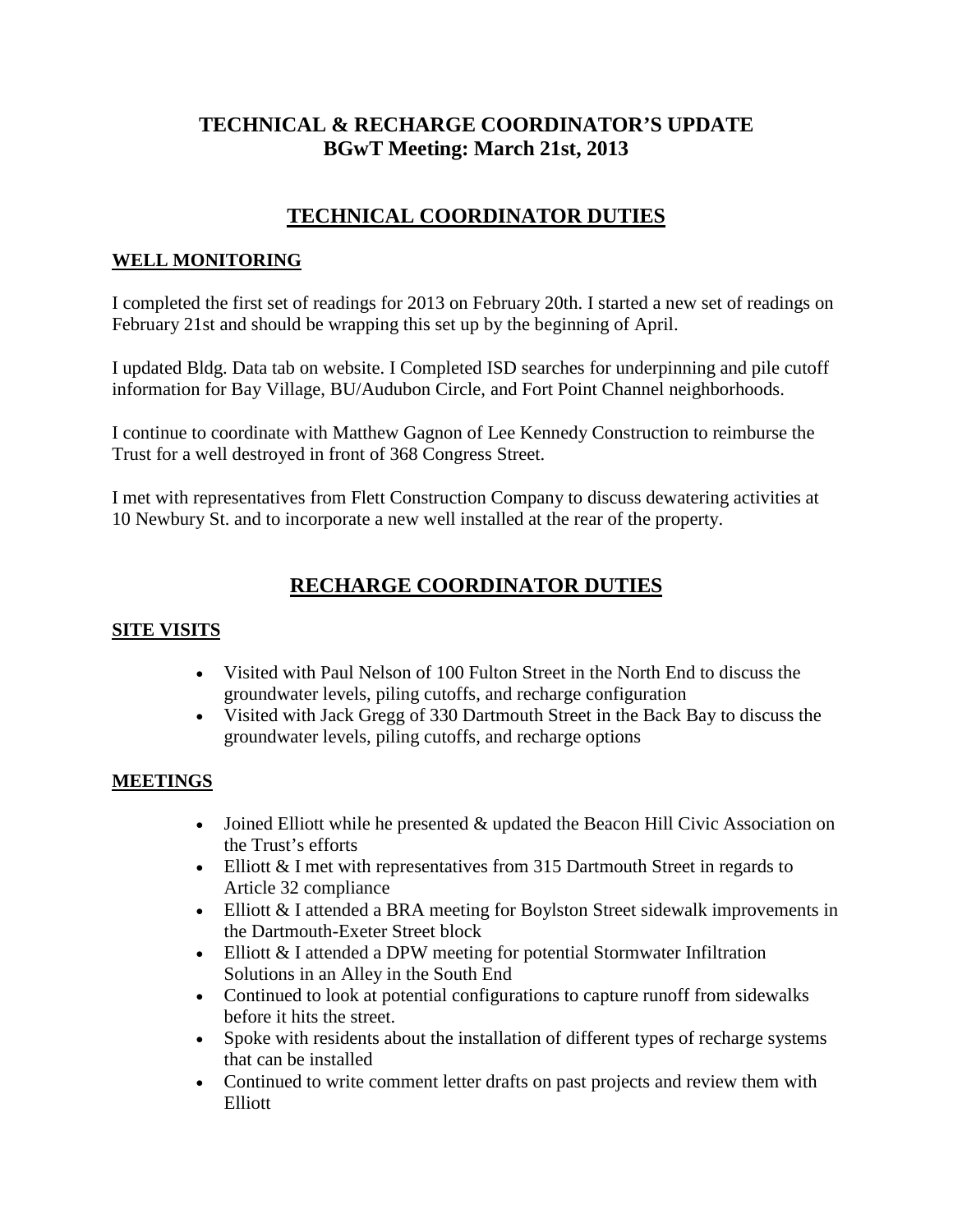# **DATA LOGGER LOCATIONS**

Ellis Neighborhood (4)

- 1 at the corner of Berkley & Chandler St.
- 1 on Saint Charles St.
- 2 on Cazenove St.

South End (4)

- 1 at 35 Milford St.
- $\bullet$  1 at 17 Bond St.
- 1 at 88 Waltham St.
- 1 at 27 Union Park

Dartmouth Street (8)

• 8 from Beacon St. - Commonwealth Ave.

Bay Village (4)

- 3 on Cortes St.
- 1 on Marginal Road from Arlington Fayette St.

Blagden Street (3)

• 2 from the Exeter - Dartmouth St.

Fairfield Street (4)

• 4 from Beacon - Marlborough St.

Newbury Street (1)

• 1 at 10 Newbury St.

Storrow Drive (3)

• 3 from Embankment Rd. - Clarendon St.

North End: Commercial Street (4)

- 1 at the corner of Richmond and Commercial St.
- 1 on Commercial St. in front of 145 Commercial St.
- 1 at 106 Commercial St.